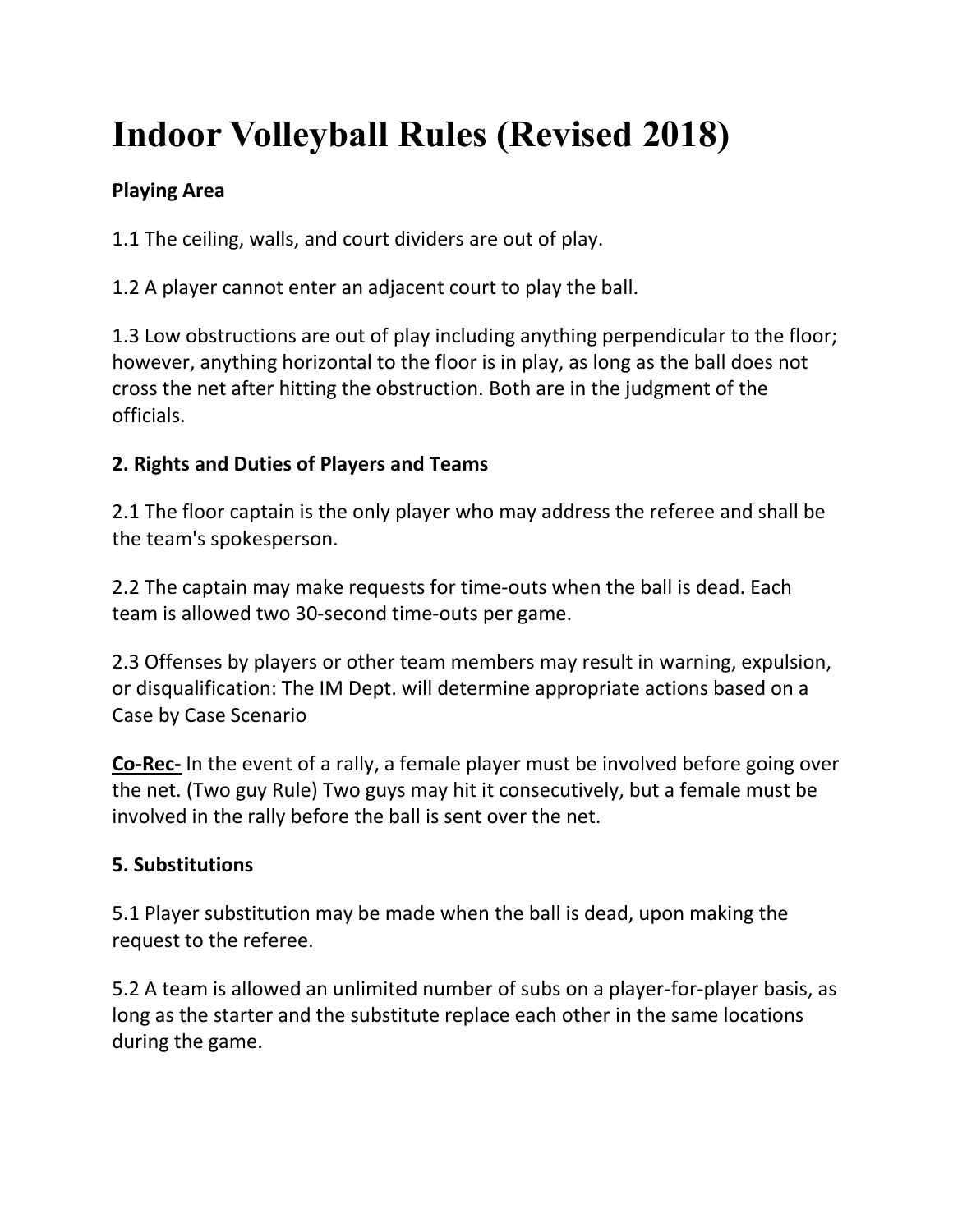5.3 When using an open substitution, as each player reaches a certain position, he/she is replaced by a waiting teammate (this is usually done at the serving position).

#### **THE GAME**

1. Matches will consist of two out of three games to 15 points straight, must win by two.

2. This is a 6 player league, however, you may start or finish the game with 4 players. Co-Rec, you may have more women on the court than men only one more men than woman. One hit must be made by a female if there has been more than one hit on your side.

3. Rock, Paper, Scissors winner may elect to serve, serve receive, or side.

4. The server has 5 seconds to serve, or team loses the serve.

5. Substitutions may occur when the ball is dead. Time-outs are not required for substitutions.

6. You cannot block a serve.

7. Players may interchange positions to pass or block, only after the serve.

8. All passes must be clearly hit, not thrown, lifted, or change of direction allowed by a double hit.

9. A back line player may spike providing that he/she jumps and remains behind the 10 foot line.

10. No player may reach over or touch the net, or step over the center line (A players foot may land on the center line provided it is not entirely over the line. Also, while playing the ball in his/her court, a player is allowed to reach under the net, but must not touch the floor over the center line.

11. Successive contacts may be made only after blocking a spike attempt.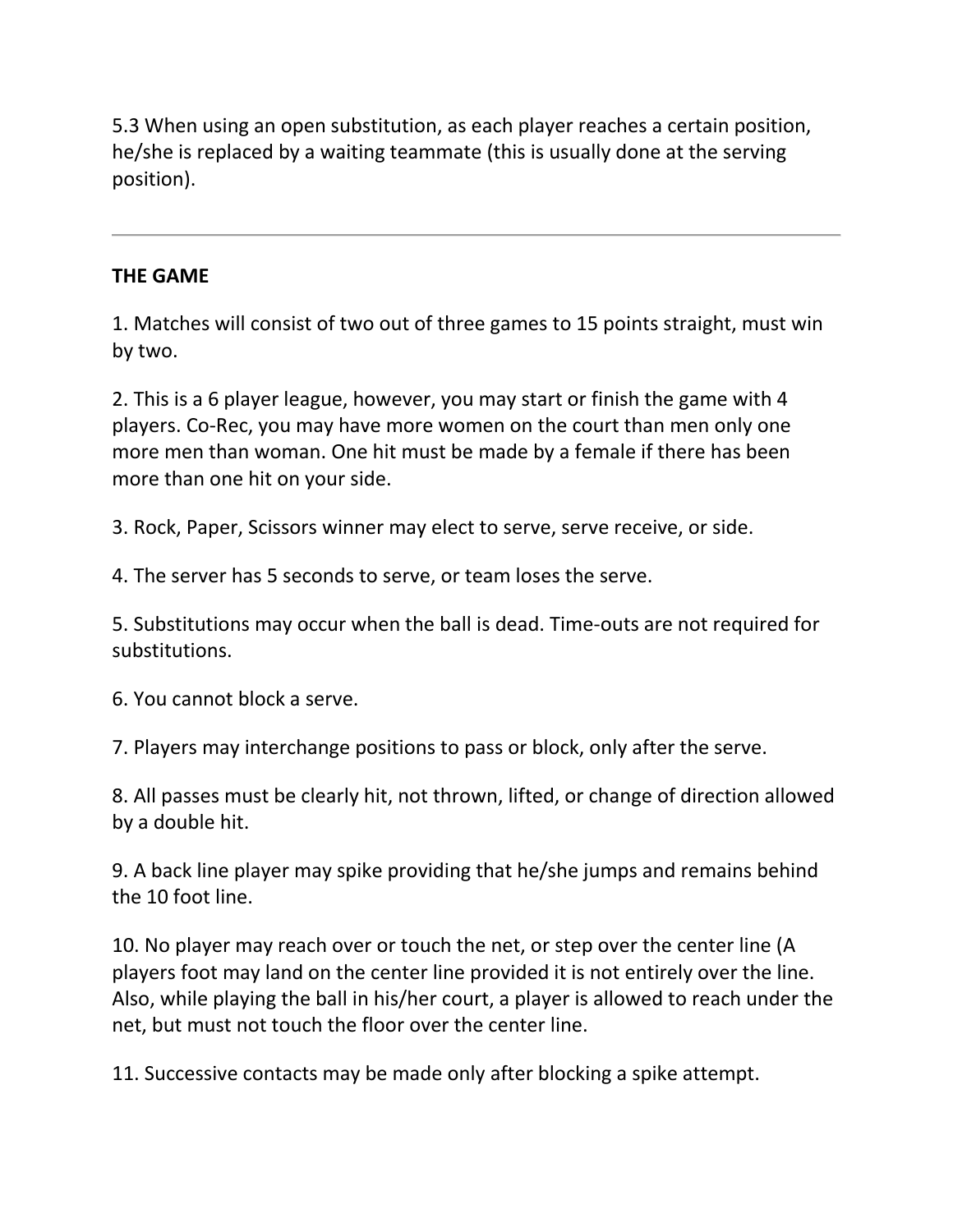12. Opponents simultaneously hitting the ball directly over the net may play the ball again if it falls into their court.

13. Each team is allowed one 30 second time out per game.

14. **All competitive games will be officiated.** Score keepers will only assist in making calls

## 15. *Recreational Rules that differ, NO SPIKING...*

16.The Intramural supervisor will have the ability to make final decisions.

## **ADDITIONAL RULES AND CLARIFICATIONS**

The official United States Volleyball Association rules govern all play with the following intramural modifications and specifications.

## **1. LEGAL SERVE**

Each serve must be put into play by hitting the ball underhand or overhand over the net into the opponent's court by a player in the serving area. The player serving must not step on or over the end line until after the ball is contacted on the serve. (Foot fault: penalty-side out). Players must stay in serving order. Players may switch positions after service provided they return to their original positions after each point. PENALTY: side out or point awarded. Exception: a player from the back line may not spike the ball or block a spike within 10 feet of the net.

# **2. SERVING OUT OF TURN**

A. Discovered while server still serving: side out called, mistaken points subtracted, serving order corrected.

B. Discovered in interval between change of serve: opponent serves, mistaken points subtracted, and serving order corrected.

C. Discovered after opponents begin serving: no loss of points, serving order corrected, on next dead ball.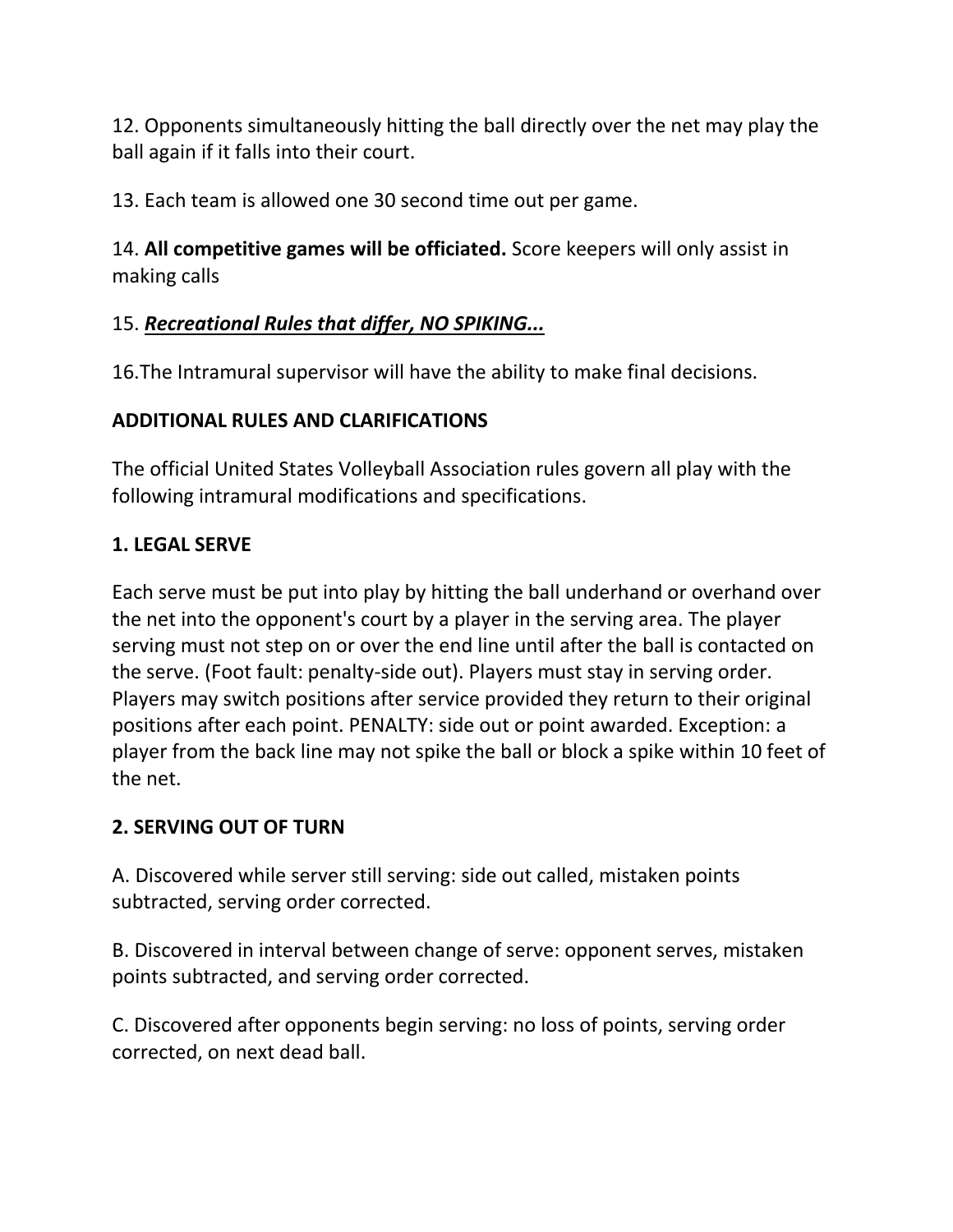#### **3. LEGAL HIT**

A contact of the ball to be legal must be made with any part of the body. The ball may be played below the waist. A legal hit must be a "clean" hit. The ball may not be carried on the follow through.

#### **4. ILLEGAL HITS**

An illegal hit is: 1) slapping the ball, 2) bumping the ball with two separated hands (hands must be together), 3) carrying the ball, 4) palming the ball, 5) directing the ball.

\*NOTE: in order to not be an illegal hit, the ball must leave players hand immediately upon contact of the ball.

#### **5. PLAYING THE BALL**

A ball may be played three times on one side providing the same player does not touch the ball twice in succession.

#### **EXCEPTIONS:**

A. A ball hit simultaneously by two team mates is considered as one hit, and either player may contact the ball a second time.

B. When simultaneous contacts by opposing players occur, either player may contact the ball again if it falls on his side of the net. This contact will constitute the first of three attempts.

C. A blocker may recover from his own block and make a second play on the ball. This play will constitute the first of three attempts.

D. A serve may be received with a bump or with hands up. **WARNING:** by receiving serve with hands up, it is difficult to avoid being called for a carry

#### **6. NET AND LINE PLAY**

A. Players are not permitted to have any part of their body touch the net. You are allowed to step over the center line while the ball is in play as long as it does not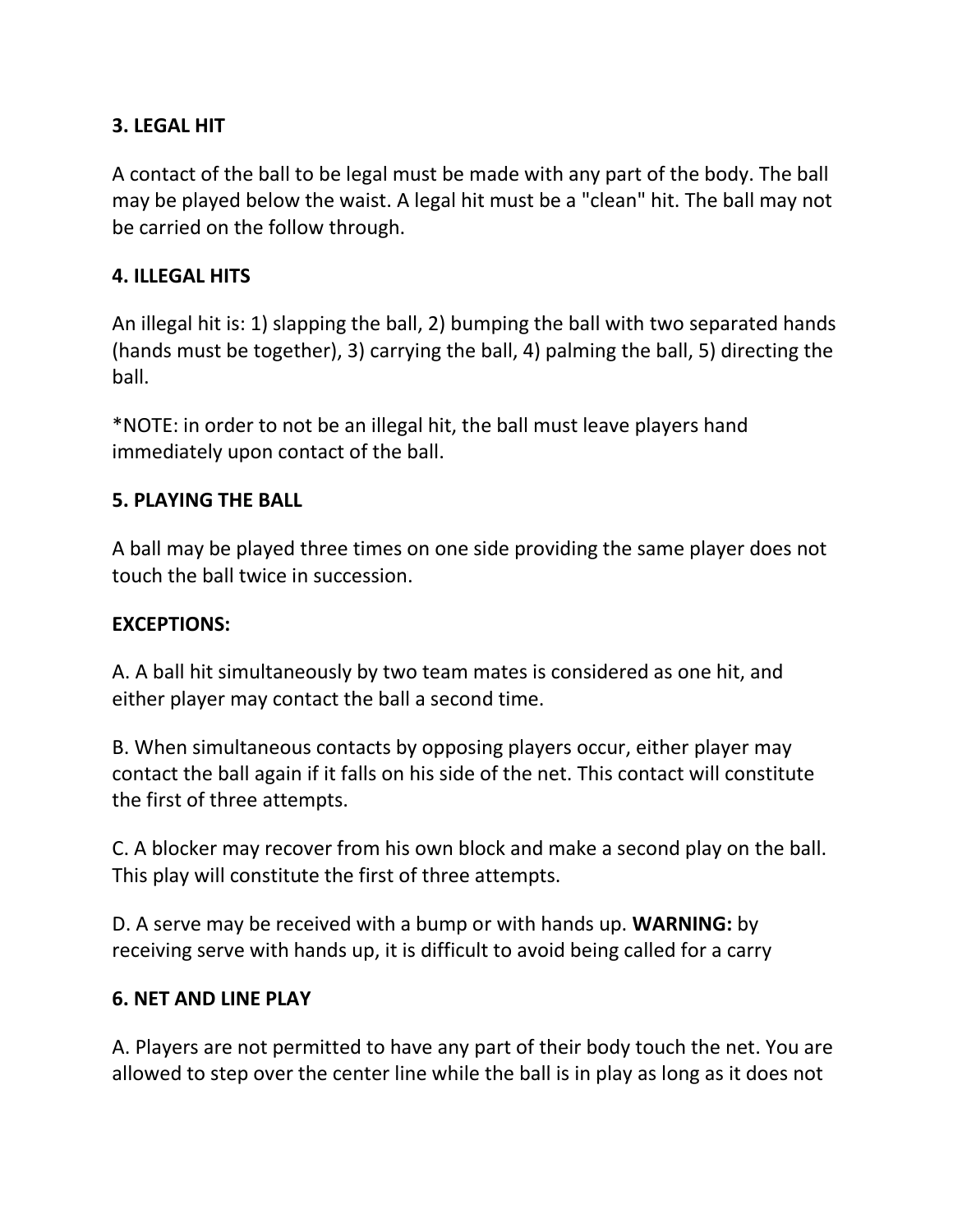interfere with the opposing team. **EXCEPTION:** ball hits net with such force it causes net to hit opponent, the ball is still in play.

B. A spiker may have his hand(s) or arm(s) follow through over the net as long as the ball is contacted on his own side of the net.

C. Players may not reach over the net and block the ball.

D. The ball is considered to have crossed the net when any part of the ball is extended over the net.

E. A player may go outside of the court to play a ball as long as the ball is contacted on that players side of the court, and it will only be considered a legal return as long as it crosses the net and antennas within the boundaries of the court as extended.

## **6. Team Area, Duration of Matches, and Interruptions of Play**

6.1 All matches shall consist of the best 2 of 3 games.

6.2 Rock, Paper, Scissors; will determine who serves the first game of the match. The winner will choose: 1) first serve; 2) to receive the first serve; or 3) the choice of the court for the first game. The loser may choose from the other options.

6.3 A new Rock, Paper, Scissors is performed before the third game, if necessary.

6.4 After each game, and at 8 points in the deciding game, the teams will switch sides.

6.5 Any act, in the judgment of the referee, unnecessarily delays the match may be sanctioned.

#### **7. Commencement of Play and Service**

7.1 The server shall have five seconds after the referee's "ready to serve" whistle in which to contact the ball for service. If, after releasing or throwing the ball for service, the server allows the ball to fall to the floor without touching it, the service effort shall be cancelled and a reserve directed.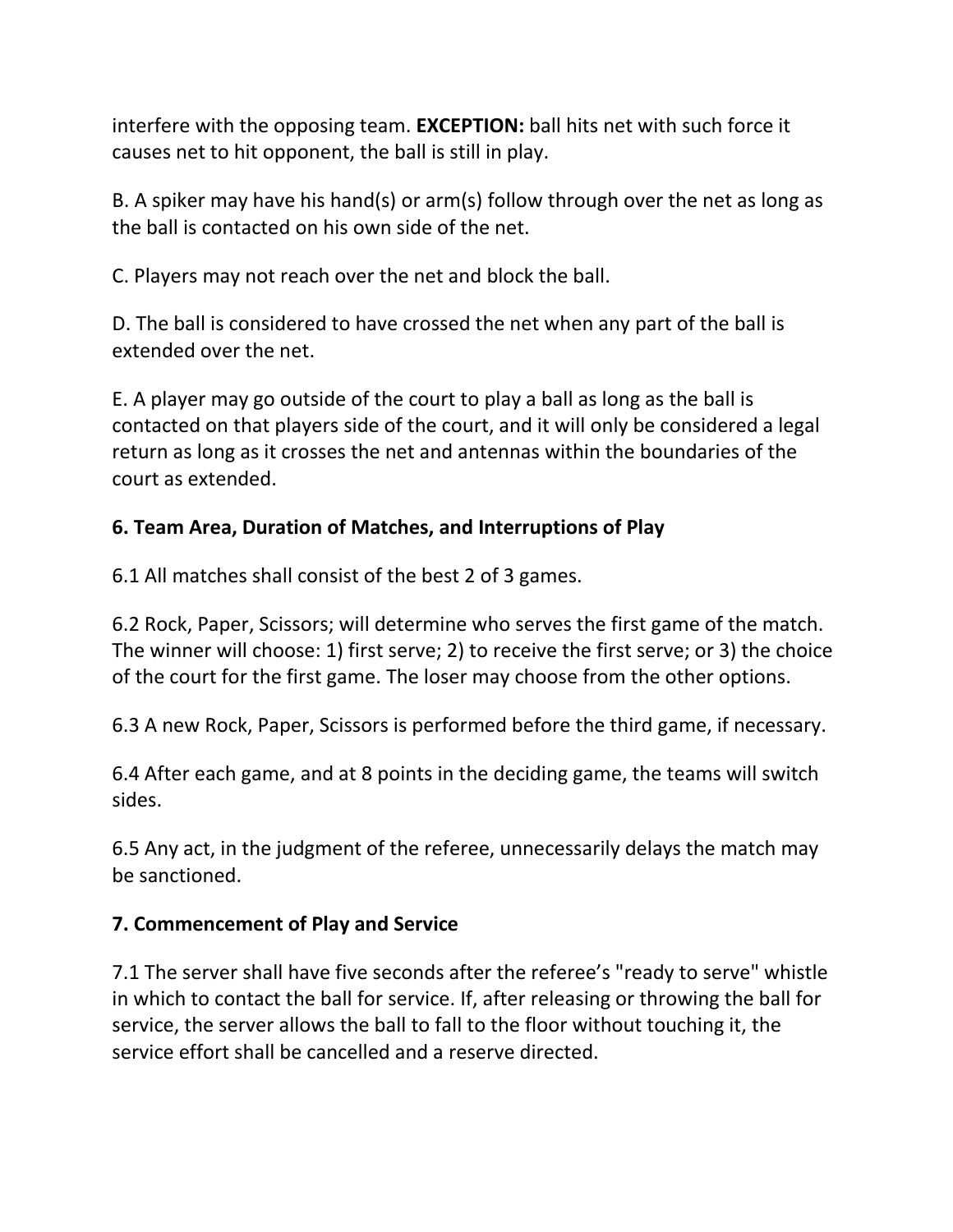7.2 There may be more than one reserve during any term of service, but not consecutively, nor to purposely delay play.

7.3 The service is considered good if the ball passes over the net between the antenna or their definite extensions.

7.4 The team not serving first in the game shall serve first in the second game.

7.5 The team that receives the ball first in a game shall rotate once before serving.

7.6 The players of the serving team must not screen their opponents from the server or the trajectory of the ball. Screening occurs when the serve passes over the player standing at the net with his/her hands over his/her head, or when the ball passes over two or more players standing at the net in close proximity to each other (3 feet).

7.7 At the time that the ball is contacted for service, the placement of the players on the court must be in the proper service order (the server is exempt).

## **8. Playing the Ball**

8.1 Each team is allowed a maximum of three successive contacts of the ball in order to return the ball to the opponent's area.

8.2 The ball may be hit with any part of the body on or above the knee.

8.3 Players may have successive contacts of the ball during blocking and during a single attempt to make the first team contact (even if the ball is blocked) provided it is one attempt to play the ball, there is no finger action during the effort, and the ball is not held or thrown.

8.4 When the ball visibly comes to rest momentarily in the hands or arms of a player, it is considered as having been held. The ball must be hit in such a manner that it rebounds cleanly after contact with a player. Scooping, lifting, pushing, or allowing the ball to roll on the body shall be considered a form of holding. A ball clearly hit with one or both hands from a position below the ball is considered a good play.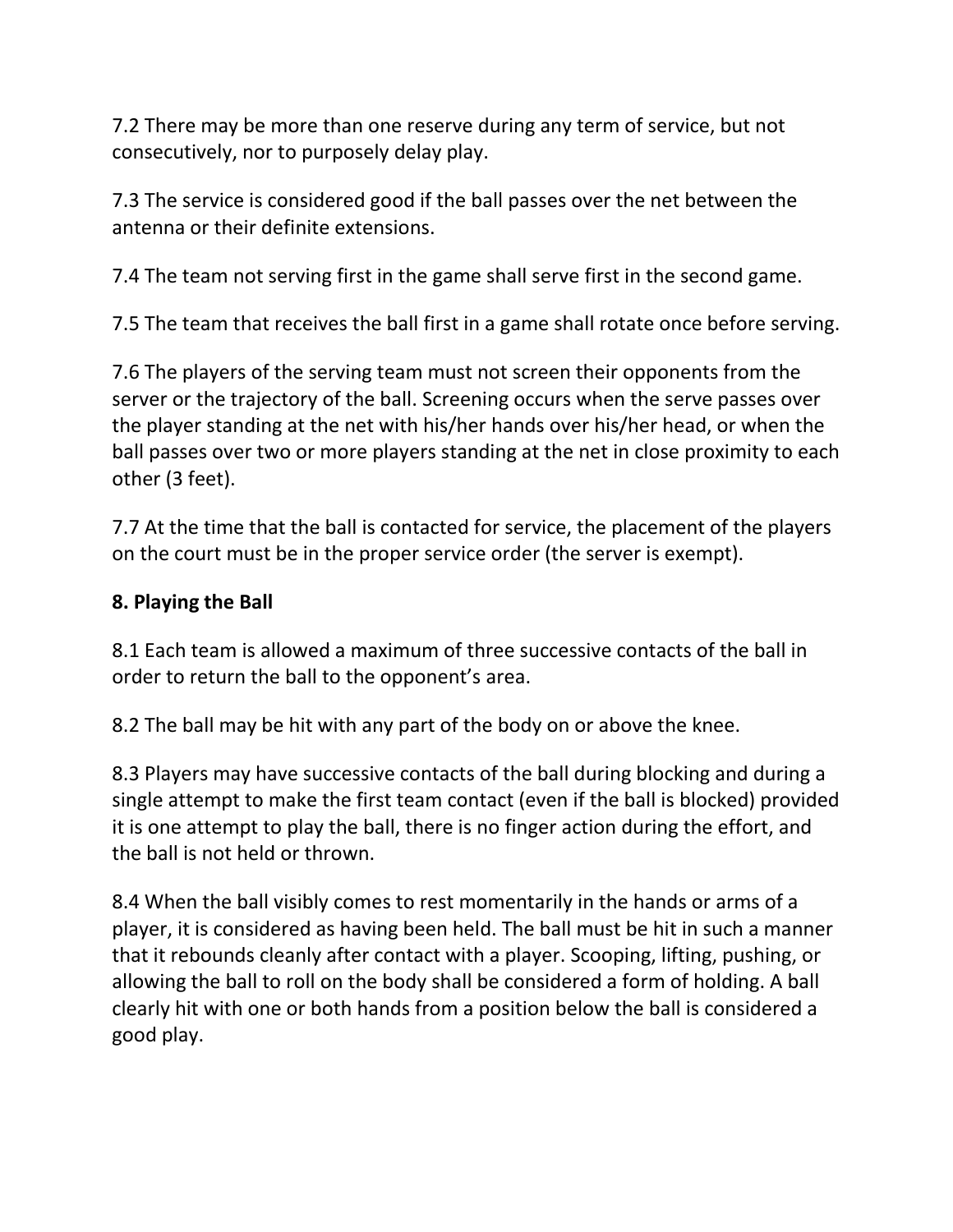8.5 A player is not allowed to attack the ball on the opposite side of the net. If the ball is hit above the spiker's side of the net and the follow-through causes the spiker's hand and arm to cross the net without touching an opponent or the net, it is not a fault.

8.6 Only the players who are in the front line at the time of service may legally accomplish blocking.

8.7 Any player participating in a block shall have the right to make the next contact.

8.8 Back-line players may not block or participate in a block, but may play the ball in any other position near and away from the block.

8.9 Blocking a serve is prohibited.

8.10 Blocking the ball across the net above the opponent's court shall be legal provided that such a block is:

After a player of the attacking team has spiked the ball;

In the referee's judgment, has directed the ball into his/her opponent's court;

After the opponents have completed their three allowable hits;

After the opponents have hit the ball so that, in the referee's judgment, the ball would clearly cross the net if not touched by a player, provided no member of the attacking team is in a position to make a legal play on the ball; If the ball is falling near the net and no member of the attacking team could reasonably make a play on the ball.

8.11 A back-line player returning the ball to the opponent's side while forward of the attack line must contact the ball when at least part of the ball is below the level of the top of the net over the attacking team's area.

# **9. Play at the Net**

9.1 If a player's action causes the player to contact the net during play, whether accidentally or not, with any part of the player's body or uniform, it shall constitute a fault. Hair does not constitute of fault.